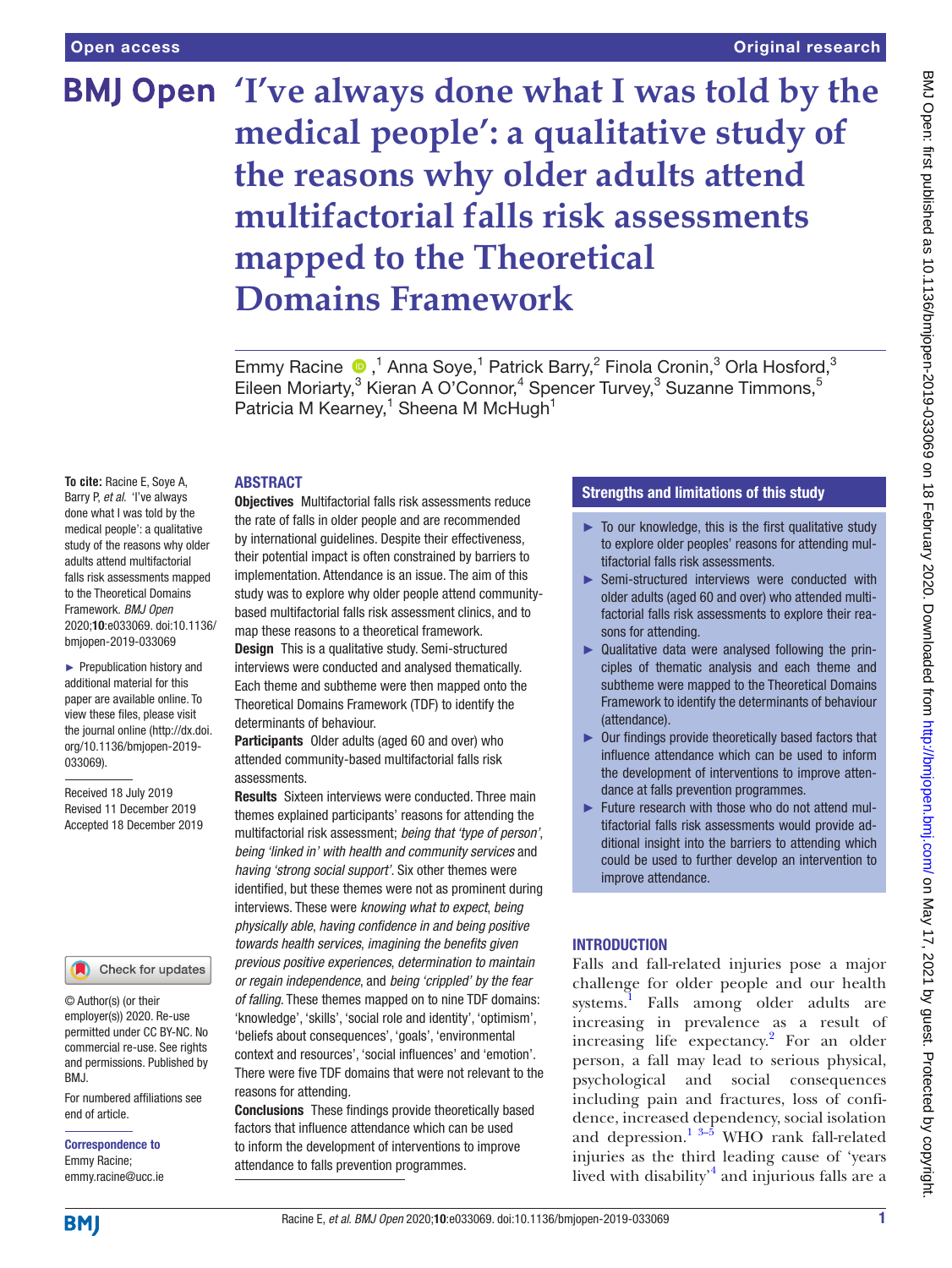leading cause of death in those aged 75 years and over.<sup>[6](#page-7-3)</sup> Moreover, as the proportion of the population aged over 65 is growing, falls among older people place signif-icant demands on health services.<sup>[2](#page-7-1)</sup> These demands are expected to increase unless effective preventive strategies are implemented.<sup>[7](#page-7-4)</sup>

Systematic reviews support multifactorial risk interventions as effective in reducing the rate of falls in older people[.5 8](#page-7-5) Multifactorial interventions assess an individual's risk of falling, and then initiate treatment or arrange referrals to reduce identified risks.<sup>[1](#page-7-0)</sup> As this approach focuses on several risk factors, it can result in greater reductions in falls when compared with a single interven-tion.<sup>[9](#page-7-6)</sup> International guidelines on the prevention of falls recommend multifactorial risk assessments be carried out with older people who are at increased risk for falls. $3^{10}$ Increased risk for falls can be identified by assessing individuals for a history of falls and/or problems in physical functioning and limited mobility.<sup>[10](#page-7-8)</sup> Following initial identification of an increased risk for falls, the multifactorial assessment may include an assessment of gait, balance and mobility, muscle weakness, osteoporosis risk, perceived functional ability and fear related to falling, visual impairment, cognitive impairment and neurological examination, urinary incontinence, home hazards, cardiovascular examination and medication review.<sup>[11](#page-7-9)</sup>

Despite the effectiveness of multifactorial risk assessments and targeted interventions, attendance for multifactorial interventions is often suboptimal.<sup>12 13</sup> Yet few studies have explored the factors influencing attendance at this type of prevention programme. Much of the existing literature focuses on factors influencing attendance at exercise-based falls prevention programmes.<sup>14–16</sup> Falls prevention programmes are sensitive to the context in which they are implemented; this may contribute to low levels of attendance. $14$  These contextual factors include but are not limited to the content of the intervention (hazard reduction vs exercise), the format of the intervention (individual vs group), how participation is encouraged (eg, community action vs health professional prescription) and how the population is sampled (eg, unselected vs high risk).<sup>14</sup> Furthermore, uptake may be reduced in falls prevention programmes when more is required of the participants. $13$  Multifactorial interventions are conducted by a multidisciplinary team, focusing on several risk factors with multiple potential referrals, requiring individuals to make multiple changes. Therefore, the cost to individuals in both time and resources is high. $13$ 

Understanding the reasons why individuals attend multifactorial risk assessments will allow for the optimising of these factors and inform interventions to improve attendance. Using theory to identify the determinants of behaviour can increase the likelihood that an intervention will be effective.<sup>17</sup> Michie and colleagues developed a framework derived from 33 commonly used behavioural theories and 128 psychological constructs called the Theoretical Domains Framework (TDF). The

TDF has been identified as a useful tool for identifying determinants of behaviour and barriers to behaviour change.<sup>18</sup> To date, a number of studies have used this framework to understand the determinants of behaviour in different contexts.<sup>18</sup>

Therefore, the aim of this study was to explore why older people attend newly established community-based multifactorial falls risk assessment clinics, and to map these reasons to a theoretical framework (TDF). This theoretical framework will identify factors that influence attendance, which can be used to inform the development of an intervention to improve attendance at falls prevention programmes.

## **METHODS**

Semi-structured interviews were conducted with older adults (aged 60 and over) who attended multifactorial falls risk assessments to explore their reasons for attending. As a qualitative descriptive study, the design was not based on a specific methodological framework but drew from the general principles of naturalistic inquiry to understand the experiences and actions of people in their social and cultural context. This design is considered appropriate for answering questions relevant to practitioners and policy-makers, such as what are peoples' reasons for attending a new service.<sup>[19](#page-7-15)</sup>

## Risk assessment clinics

Four community-based multifactorial falls risk assessment clinics were established in Cork city and county in the Republic of Ireland between November 2015 and April 2017. The referral pathway to the service is outlined in [figure](#page-1-0) 1 below.

# Interview participants

Participants were purposively sampled from those who had opted-in to be contacted for a follow-up interview during a preceding service-user experience survey. The survey was administered to every client who attended a clinic during the first 12 months of the service (July 2016– July 2017).



<span id="page-1-0"></span>Figure 1 Multifactorial falls risk assessment clinics referral pathway.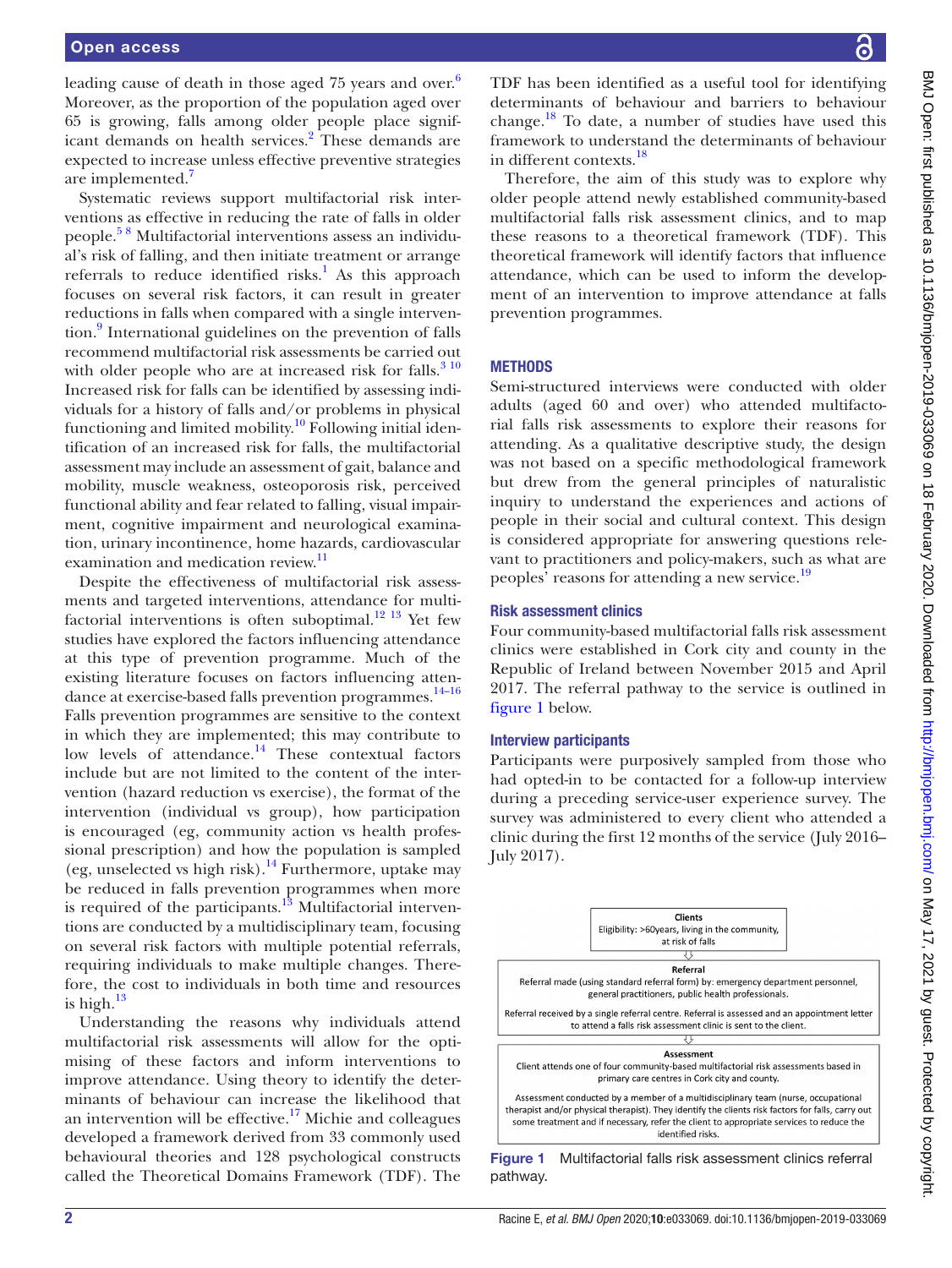The criteria used to select interview participants who had agreed to be followed up were gender, age group (60–69, 70–79, 80+) and clinic location. The study researchers did not have access to individual medical records; therefore, they were unable to sample on the number of falls and/or fear of falling.

## Interview topic guide

The topic guide was developed by one researcher (SMM) as part of a wider evaluation of the fall risk assessment service. It was designed to explore older peoples' experiences of the service. It contained questions relating to the overall reasons for and experiences of attending the clinic including the referral process, assessment, outcome, acceptability of the service, and barriers and facilitators to participation. The topic guide was not based on the TDF framework (see [online supplementary file 1](https://dx.doi.org/10.1136/bmjopen-2019-033069) for interview topic guide).

# Procedure

All interviews were conducted by ER, a young, female PhD candidate with previous experience of conducting and analysing qualitative research. ER has a background in social science and experience in participatory research methods and patient and public involvement (PPI). Prior to the interviews, ER contacted participants by phone and invited them for an interview at a time and place convenient for them. This was the first interaction between ER and the research participants. All interviews were conducted in person. Some interviews took place in the person's own home, others in a nearby cafe/hotel. Three participants brought a friend or family member with them to the interview. At the beginning of each interview, ER stressed that she was independent from the healthcare professionals running the clinic and therefore would not be offended if they voiced negative experiences. In interviews where a friend or family member was present, written informed consent was obtained from each family member so that their contributions could be used as part of the research. The interviews were digitally recorded. The recordings were transcribed verbatim and de-identified.

# Analysis

All data were entered into NVivo (V.11) software. Data analysis was performed using a combination of inductive and deductive approaches. First, inductive analysis was performed following the principles of thematic analysis as outlined by Clarke and Braun. $20$  Two researchers read the interview transcripts multiple times (data familiarisation). The first five interviews were open-coded by two researchers independently (ER and SMM). The researchers then met to discuss potential themes and subthemes and to examine convergence and divergence of the researchers' coding. Any uncertainties were discussed until both researchers reached consensus. One researcher (ER) proceeded to code the remaining interviews. The codes were grouped and synthesised

(by ER) to develop initial themes. Themes were examined and compared according to the purposive sampling groups (gender, age and clinic attended). No differences in themes were observed across these groups. Themes were refined through discussion (by ER and SMM) and consensus was established on the interpretation of the data.

Each theme and subtheme were mapped to the TDF to identify the determinants of behaviour (attendance). This process was conducted by two researchers independent of each other (ER and SMM). Each researcher re-read data within the codes and themes, then allocated the themes to the appropriate domains. Some themes were coded to more than one TDF domain. Minor divergences on the mapping of each theme to its relevant domain, mainly themes that were mapped to more than one domain, were discussed with a third researcher (SMM) to reach consensus. During this process, data within the themes were reviewed and we iteratively applied the original definition of each theoretical domain to the raw data.<sup>18</sup>

The consolidated criteria for reporting qualitative research (COREQ) statement was used to inform reporting of the findings (available from the authors on request).

# Patient and public involvement

One older person who had attended an assessment and one older person who did not reside in the catchment area (aged 80+) were involved in the refinement of the interview topic guide. As part of this process, the lead researcher conducted a pilot interview with each individual separately and asked them for feedback on the questions asked. Changes were subsequently made to the wording and sequence of the interview questions.

Five older people who attended an assessment were involved in making changes to the assessment appointment letter and the service-user experience survey pack which was used to recruit participants for the semistructured interviews. The changes included reducing the number of words, paragraphs and logos, increasing the font size and simplifying the language used. These changes, along with an introduction of a  $\epsilon$ 10 shopping voucher incentive, increased the survey response rate from 35% to 60%.

# **RESULTS**

## Interview participants

In total, 45 older adults agreed to be interviewed in the preceding service-user experience survey (opt-in response rate 33%). Sixteen interviews were conducted with 16 individuals who attended an assessment. In three of these interviews, participants asked for a family member to be present. Of the 16 participants who had attended an assessment, 9 participants were female (56%) and 10 participants (62.5%) were aged 80 years and over. Purposive sampling allowed us to ensure that the demographics of interview participants were similar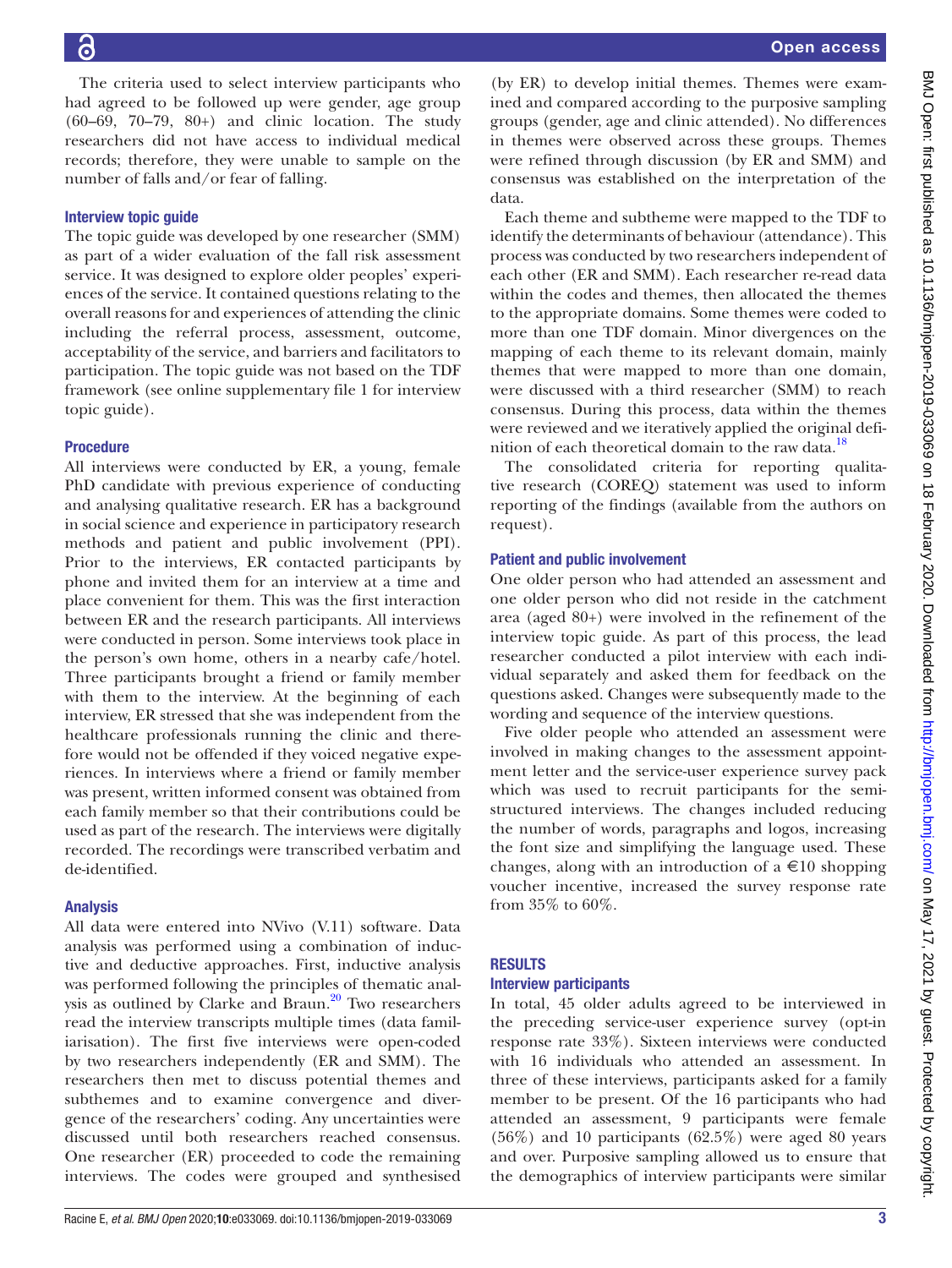to those who attended the service overall (see [online](https://dx.doi.org/10.1136/bmjopen-2019-033069) [supplementary file 2](https://dx.doi.org/10.1136/bmjopen-2019-033069) for further details). Interviews lasted on average 33min (range 25–55min). It was decided a priori to conduct 16 interviews (based on budget and time constraints). However, conceptual data saturation occurred at interview 13, as subsequent interviews did not contribute to the development of new themes.

### Reasons for attending

Three main themes explained participants' reasons for attending the multifactorial risk assessment. These were being that *'type of person'*, being *'linked in'* with health and community services, and having '*strong social support'*. Six other themes were identified, but these themes were not as prominent during interviews. These were *knowing what to expect*, *being physically able*, *having confidence in health services*, *imagining the benefits given previous positive experiences*, *determination to maintain or regain independence*, and *being 'crippled' by the fear of falling*. These themes and subthemes are summarised in [online supplementary file](https://dx.doi.org/10.1136/bmjopen-2019-033069) [3.](https://dx.doi.org/10.1136/bmjopen-2019-033069)

#### Being that 'type of person'

One of the main reasons participants' attended the falls risk assessment was that they always attend medical appointments and adhere to medical advice. Many participants stated that there was nothing specific about the falls risk assessment that encouraged them to attend; they just go to every appointment that is offered to them. Most participants strongly self-identified themselves as a person who always 'does what they are told'. Some participants believed that this was an inherent characteristic and they have always been that 'type of person'. Others believed this identity developed because they felt grateful for health services and healthcare professionals.

I've always done what I was told by the medical people, because they were so good to me since 1980. Any time I needed them, they really looked after me. (P3, male, 80)

It was clear throughout the interviews that participants felt strongly about the importance of attending health services; some participants reported trying to instil the same value into their family members.

I always do what I'm told and I'm always telling my family, if there's something wrong with you, go to a doctor. It's only money. That's all. (P5, male, 82)

In the interviews where a friend or family member was present, they too identified the participant as 'the type of person that never misses an appointment and is always early for everything' (P16, female, 79).

#### Being 'linked in' with health and community services

Prior to attending the assessment, participants were already linked in with health and community services. Most of the participants were well connected with health services in general and were well connected with local

services and supports. They had a good relationship with healthcare professionals, attended different healthcare professionals on a regular basis and many of them were attending multiple services at the time. These healthcare professionals made them aware of the falls risk assessment and encouraged them to attend. This encouragement reinforced the credibility of the falls risk assessment.

The [public health nurse] came and she told us about the falls clinic, and then from the falls clinic we are in physiotherapy now. (P11, male, 79)

Likewise, participants had strong connections with individual healthcare professionals. Many reported that they had a good relationship with their public health nurse, general practitioner or community occupational therapist and attended the assessment because they were referred or encouraged to attend by them. Some participants believed healthcare professionals were advocates for their healthcare as they had worked on their behalf to get them the appointment without delay.

When you have a public health nurse to represent you, you get [the appointment] quicker. (P13, female, 69)

#### Having strong social support

Participants had strong social support from family and friends who provided encouragement and practical assistance. Many of the participants' family and friends encouraged them to attend the assessment and to follow the advice given to them. Participants took this encouragement and advice seriously, especially in cases where family members were healthcare professionals themselves.

My granddaughter is a physiotherapist there as well and when I phoned her and she came down after work and my daughter who is a nurse, they took me up… [When asked did you know what to expect?] I did really, I did because my granddaughter had told me…. (P12, female, 80)

Family members and friends also provided practical support, helping participants to get to the clinic by driving them or travelling with them in a taxi. Some participants reported that their family members travelled with them to find the clinic the day before their assessment just so they would know where to go and would feel more confident attending. Some of the clinics did not have parking available nearby, so participants relied on a family member or friend to drop them at the door of clinic or to assist them in walking to the clinic door. One older person who did not have the same level of social support spoke about the difficulties getting to the assessment, particularly the expense involved in getting a taxi to and from the clinic.

#### Knowing what to expect

As a result of *being 'linked in' with health and community services*, participants had a clear understanding of what the clinic was about. They knew what to expect before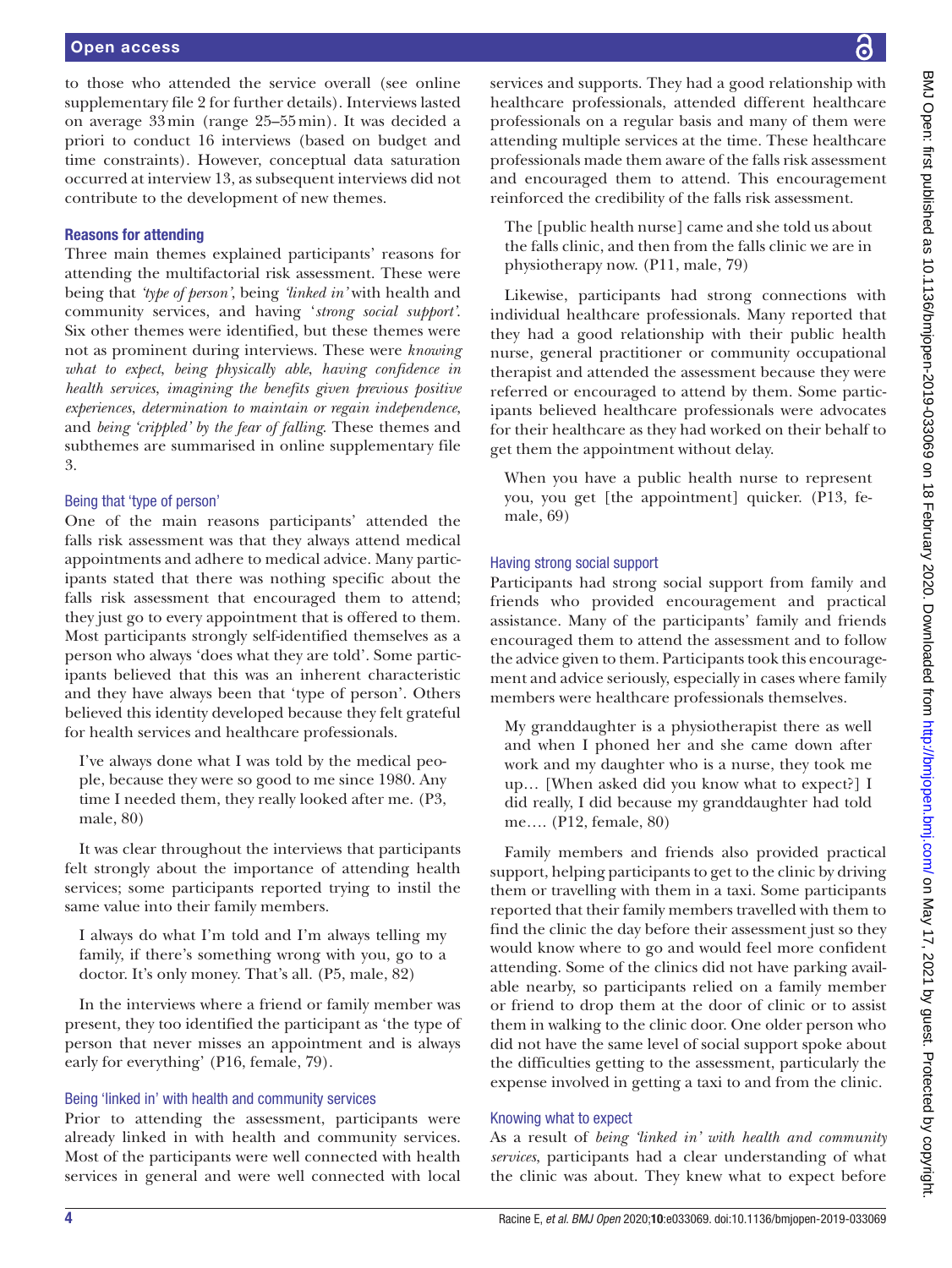attending the assessment as it was clearly explained to them by the person who referred them to the service. Knowing what to expect meant that they were not nervous or anxious about attending.

Oh yes, [the referrer] explained it very clearly, there would be a nurse there and maybe a physio and maybe an occupational therapist and they would ask me questions and do some tests and then we would take it from there then. (P15, male, 80)

As the clinics were based in the local community, most participants were familiar with the location beforehand. Participants reported that being familiar with the clinic location made them feel more confident about attending the assessment.

# Being physically able

Being physically able to drive and walk to the clinic was an important skill that enabled participants to attend the assessment. Participants who did not receive support from family members and friends were able to drive themselves to the clinic. Despite having suffered a recent fall or having a fear of falling, many participants reported being able to walk the distance from the car to the clinic location without much difficulty, even in cases where the clinics did not have parking availability directly nearby.

There was no [parking] outside so I had to go down and I parked on the right hand side just above the shops… Oh yes, I could walk down the hill then to the door. (P10, male, 81)

# Having confidence in health services

Participants had confidence in and were positive towards health services in general. Participants reported that previous experiences with health services and health professionals were 'outstanding' and therefore expected the falls assessment to also be a similar positive experience. This confidence and optimism led them to believe in the benefits of attending the assessment.

Every single [health professional] that we've come across, everywhere, has been fabulous. (P1, female, 82)

## Imagining the benefits given previous positive experiences with health services

Previous positive experiences, as described previously, enabled participants to imagine the benefits of attending the assessment. Some participants attended the assessment because they believed that their experience of falling could be used to benefit others. They wanted to give health professionals information about how they fell so the health professionals could help to prevent others from falling.

Some attended the assessment in the hope of gaining access to health services and supports. One participant stated that he attended because he was told that he would be given a new four-wheel rollator.

After the last operation… I went to a physio, she was very good. I had a few sessions with her. They made a difference. They made me steadier on my feet. [I was hoping] that there might be something like that again this time. (P2, female, 77)

Others believed that attending the assessment would help them to understand the reason that they were falling. Many participants did not understand why they had fallen and felt that if they could 'get to the bottom of it' (P7, male, 71), then they could prevent future falls.

Some participants had previously attended other falls prevention programmes which made them more aware of their falls risk and taught them some useful tips and exercises to help prevent future falls.

## Determination to maintain or regain independence

Participants were motivated to attend by their desire to get their independence back after a fall. Throughout the interviews, participants referred to their experiences of falling, recovering after a fall and then suffering another fall/recurring falls. As mentioned in the previous theme, participants wanted to understand why they were falling so that they could prevent falls in the future. They were strong minded and refused to accept falls as 'just the way things are' as this would mean they would lose their independence and be 'even more of a burden' on their family members. They viewed the falls risk assessment as a way of 'fighting' to maintain their independence.

I went because I have to stop it from happening, I'm not giving in to this, you know, I can't give in to this, I have to understand why it is happening, if it happens again, I'll be even worse so I have to do something, and that's just it. (P14, female, 72)

What would a bed do for you, a bed won't do anything. I do fight it. I get up and get on with it. Because if you lie in bed, nobody will want you. That's the only way I can explain it. (P13, female, 69)

# 'Crippled' by the fear of falling

Participants discussed having a very real and strong fear of falling. They explicitly described this fear as a 'desperate dread' which 'crippled' them. Many participants had a fatalistic attitude towards falls as they had either suffered a fall previously, or had witnessed a friend or family member suffer a fall. As a result, they were aware of the severe consequences that a fall can have on their physical and psychological health, and in particular on their level of independence.

I know friends of mine who got falls and it ruined their life… You can go from being active and moving around to being bedridden or in a wheelchair. (P10, male, 81)

# Theoretical Domains Framework

The identified themes mapped directly on to nine TDF domains. The nine TDF domains included 'knowledge', 'skills', 'social role and identity', 'optimism', 'beliefs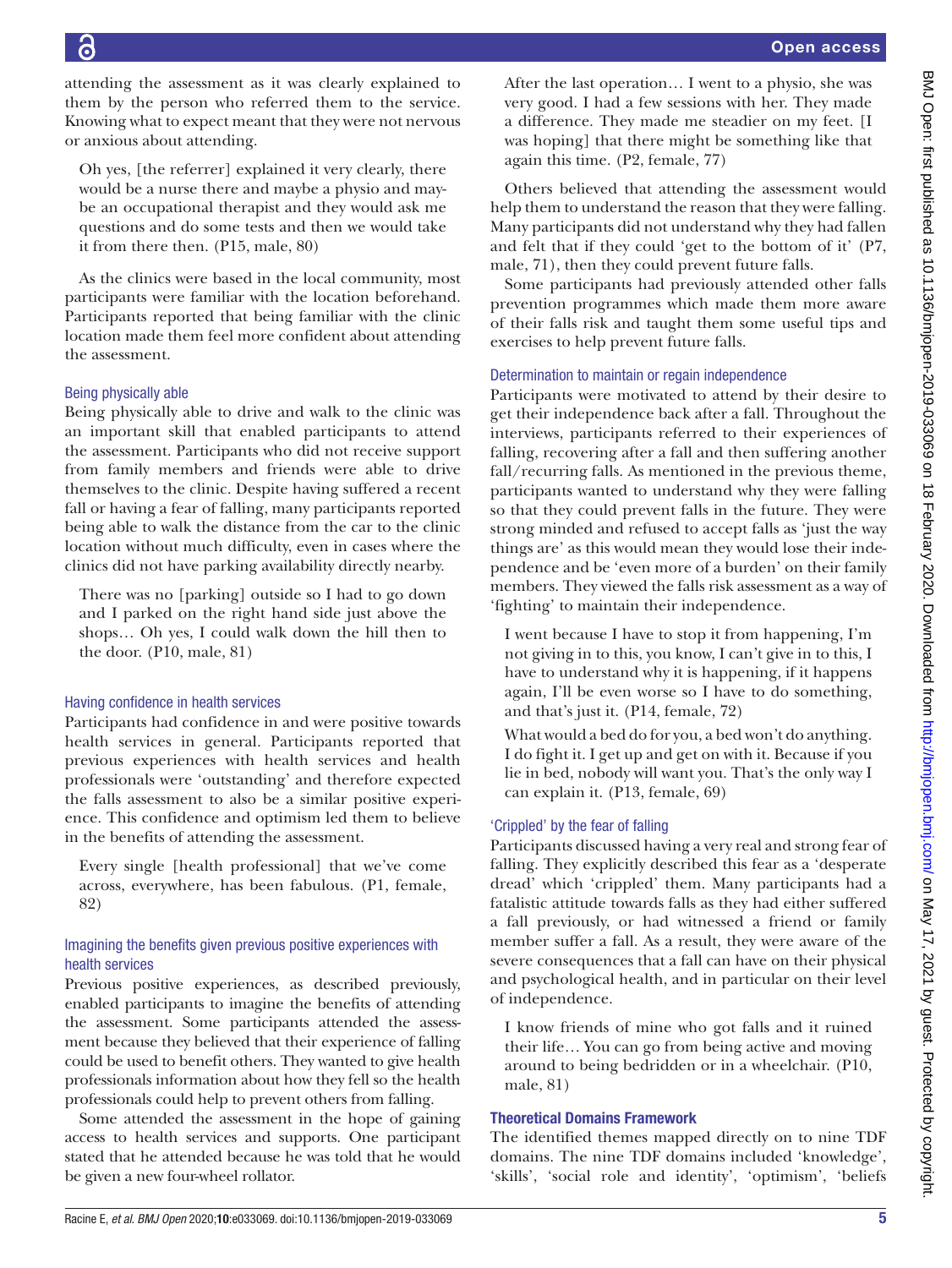<span id="page-5-0"></span>

| Summary of TDF domains and key themes<br><b>Table 1</b> |                                                                                          |
|---------------------------------------------------------|------------------------------------------------------------------------------------------|
| <b>TDF</b> domain                                       | <b>Themes</b>                                                                            |
| Knowledge                                               | Knowing what to expect                                                                   |
| Skills                                                  | Being physically able                                                                    |
| *Social/professional role and<br>identity               | Being that 'type of person'                                                              |
| Optimism                                                | Having confidence in health<br>services                                                  |
| Beliefs about consequences                              | Imagining the benefits<br>given previous positive<br>experiences with health<br>services |
| Goals                                                   | Determination to maintain or<br>regain independence                                      |
| *Fnvironmental context and<br>resources                 | Being 'linked in' with health<br>and community services                                  |
| *Social Influences                                      | Having strong social support                                                             |
| Emotion                                                 | 'Crippled' by the fear of<br>falling                                                     |
| *Main theme.<br>TDF, Theoretical Domains Framework.     |                                                                                          |

about consequences', 'goals', 'environmental context and resources', 'social influences' and 'emotion'. There were five TDF domains that were not relevant to the reasons for attending. These were 'beliefs about capabilities', 'behavioural regulation', 'intentions', 'reinforcement', and 'memory, attention and decision processes'. These findings are summarised in [table](#page-5-0) 1 below. Please see [online supplementary file 4](https://dx.doi.org/10.1136/bmjopen-2019-033069) for additional information including subthemes and example quotes.

# **DISCUSSION**

### Main findings

This study presents a unique insight into the reasons why older people attend multifactorial falls risk assessments. Three main themes explained their reasons for attending: they were the *'type of person'* who attends appointments, they were *'linked in' with health and community services*, and had strong practical and emotional *social support*. Six other themes were identified but were not as prominent. These were *knowing what to expect*, *being physically able*, *having confidence in health services*, *imagining the benefits given previous positive experiences with health services*, *determination to maintain or regain independence*, and *'crippled' by fear*. These themes identified in this study mapped directly onto nine TDF domains. Mapping these themes to a theoretical framework helps us to identify target beliefs and attitudes that need to be maximised to encourage attendance. In this way, the results of this study can be used to inform interventions to improve attendance at falls prevention programmes.

## Context of previous literature

The results suggest that older adults attended the falls risk assessments as they perceive themselves as individuals who always attend medical appointments and adhere to medical advice. This finding is consistent with a wellestablished theory used in observational studies and effectiveness research known as the 'healthy user effect'. The healthy user effect can be best described as the propensity for patients who receive one preventive therapy to also seek other preventive services or partake in other healthy behaviours.<sup>[21](#page-7-17)</sup> Previous studies have shown that such 'adherent' behaviours are dependent on several interacting factors. In a review of factors associated with patient adherence to prescribed medicines, $^{22}$  particular social factors were shown to improve adherent behaviours including strong family cohesiveness, availability of local help and positive attitudes of others in the community especially family, friends and associates. These factors are explicitly linked to the two other main themes identified in our study: *being 'linked in' with health and community services* and having strong practical and emotional *social support*. A systematic review of older peoples' perceptions of various falls-prevention interventions also found that positive links with healthcare professionals was an important facilitator, as healthcare professionals were important social referents for older people.<sup>12</sup> Similar to our findings, previous studies have found that social support is an important facilitator for older people to attend falls prevention programmes as family and friends often encourage and provide practical help for them to attend (eg, transport). $12^{14}$   $23$ 

Participants in this study had a clear understanding of what the risk assessment was about because it had been clearly explained to them by the person that referred them to the service. Good communication between the patient and the referrer has been shown to be important in previous qualitative research on attitudes to falls prevention programmes.<sup>[14 23](#page-7-11)</sup> Similar results have also been found in other studies looking at why people attend preventative healthcare services. For example, studies exploring the barriers and facilitators for patients attending diabetes eye screening services found that communication between the patient and referrer is an important enabler as it increases their knowledge of the service and also adds an element of trust and credibility to the service.<sup>24-26</sup>

Participants described having a very real and strong fear of falling which stemmed from having fallen or witnessing someone they knew experience a fall. Participants described this fear as 'crippling'. This fear coupled with the determination to maintain or regain their independence was an important reason for attending the assessment. This finding aligns with the health belief model, one of the most widely applied theories of health behaviour. $27$  This model proposes that individuals who perceive a given health problem as serious are more likely to engage in behaviours to prevent the health problem from occurring.<sup>27</sup>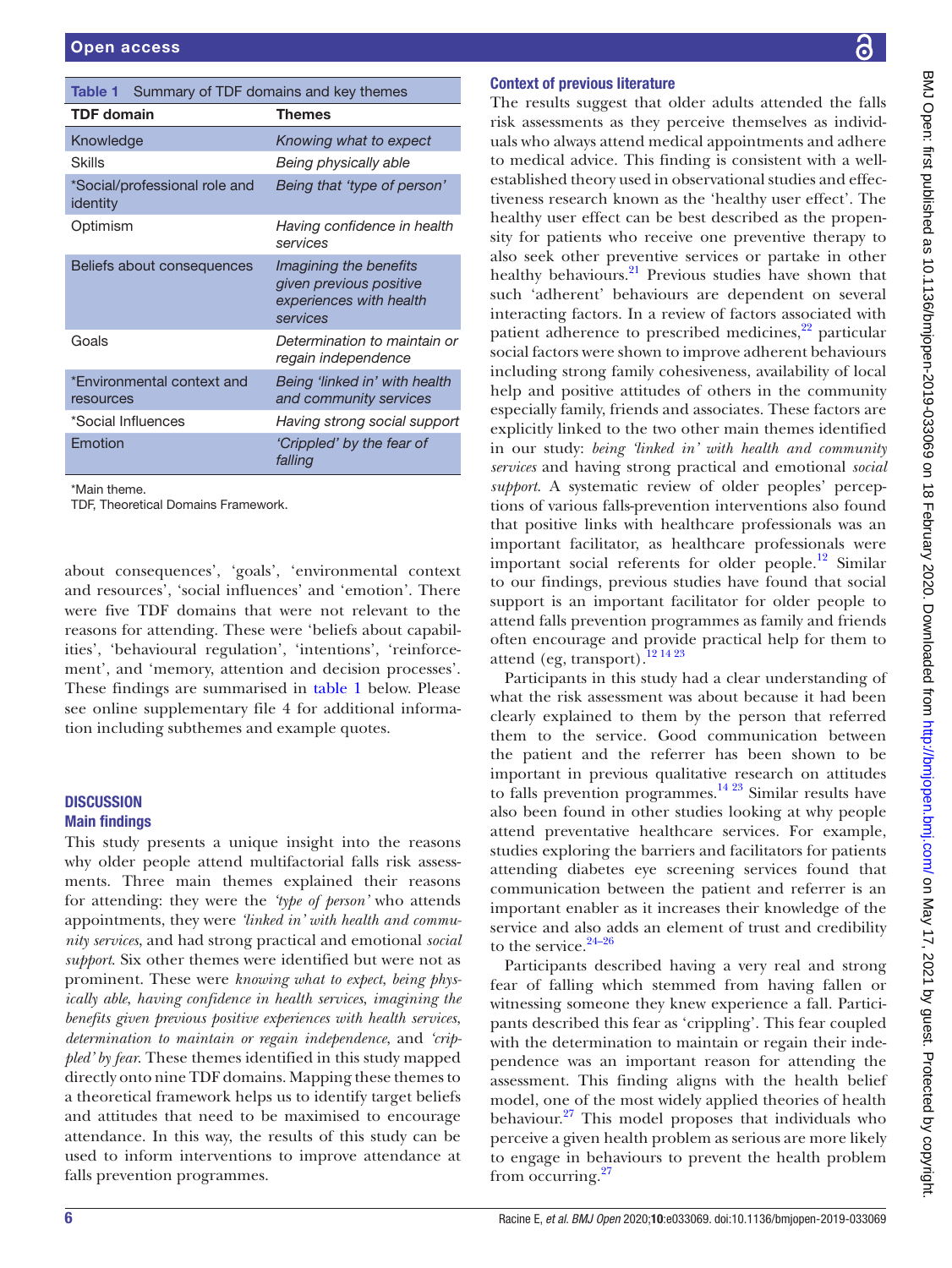#### Strengths and limitations

A strength of this study was the use of semi-structured interviews with a particularly hard-to-reach target population (older adults who have suffered a fall or who have a fear of falling). Frailer older adults can be difficult to recruit for research purposes as they often have multiple diseases, poor physical functioning and cognitive problems[.28–30](#page-7-21) In this study, additional efforts were made by the lead researcher to facilitate the completion of the 16 interviews. These included meeting interview participants in their own homes and rescheduling interviews a number of times due to illness/frailty. Within the 16 interview participants in this study, 10 were aged 80 years and over. The successful recruitment of these individuals meant that we gained a unique insight into their reasons for attending a preventive health service.

However, this study is not without its limitations. First, we did not interview those who did not attend the clinic as there was no opportunity to seek their consent for research, and thus we were unable to identify the barriers to attending. Further research with those who do not attend multifactorial falls risk assessments would provide additional insight into the barriers to attending which could be used to further develop an intervention to improve attendance. Second, we did not use the TDF to inform the development of the interview topic guide. Doing so may have obtained greater detail about the role of each domain in influencing the target behaviour as is noted in other studies. $31 32$  Equally, the easy mapping of the naturally occurring themes to the TDF domains validates its usefulness in this research area.

#### **Implications**

High non-attendance rates can be costly to health services.<sup>[33](#page-7-23)</sup> It can also contribute to opportunity and social costs, such as wasted resources, increasing waiting lists, frustration among staff and lower productivity.<sup>[33](#page-7-23)</sup> In addition, the non-attending client forgoes the opportunity to receive a preventative health service. The literature thus far has largely focused on the epidemiology and reasons for non-attendance.<sup>34</sup> Our results suggest that older people attend fall prevention services if they are well supported in their homes and communities. To improve the uptake of multifactorial falls risk assessments, there is a need to develop interventions which identify and engage with older adults who are less well supported. A major strength of this study is its use of the TDF. While multiple theories and frameworks of individual and organisation behaviour change exist, the TDF is arguably the most comprehensive framework and has been used to inform the development of a wide variety of behaviour change interventions.<sup>[18](#page-7-14)</sup> This study identifies domains that potentially influence behaviour which can be used to develop a theory-based intervention to improve attendance at multifactorial risk assessment. Using the behaviour change wheel approach to intervention development, these domains can be mapped to intervention functions and techniques that have been previously shown to be effective in increasing

attendance. For example, the TDF domain 'social/ professional role and identity' could be mapped to interventions that involve modelling the target behaviour to participants (ie, providing an example for people to aspire to). $^{17}$  In a previous intervention to increase older adults attendance at colorectal cancer screening, modelling (an information leaflet which depicted a range of different people attending screening) was successfully used to increase attendance rates.<sup>[35](#page-7-25)</sup> Another example is to map the TDF domain 'knowledge' to interventions that involve providing education and information to participants. A previous intervention to increase older women's attendance at mammography screening involved giving educational materials (video and accompanying print materials) to participants to increase their knowledge of the screening process and why it is important to attend.<sup>[36](#page-7-26)</sup>

## **CONCLUSION**

Multifactorial falls risk assessments reduce the rate of falls in older people $32$  and are recommended by international guidelines.<sup>[3](#page-7-7)</sup> To our knowledge, this is the first study to explore older peoples' reasons for attending multifactorial falls risk assessments. Our results suggest that older people attend fall prevention services if they are the 'type of person' that attends all appointments that they are offered, have existing (positive) links to health services, and are well supported in their homes and communities. To improve the uptake of multifactorial falls risk assessments, there is a need to develop interventions which identify and engage with older adults who are less well supported. Our findings provide theoretically based factors that influence attendance which can be used to inform the development of interventions to improve attendance at falls prevention programmes.

#### Author affiliations

<sup>1</sup>School of Public Health, University College Cork, Cork, Ireland <sup>2</sup> Cork University Hospital Group, Cork, Ireland <sup>3</sup>Health Service Executive, Naas, Leinster, Ireland 4 Geriatric Medicine, Mercy University Hospital, Cork, Ireland <sup>5</sup>Centre for Gerontology and Rehabilitation, University College Cork, Cork, Ireland

Twitter Patricia M Kearney [@trishcork](https://twitter.com/trishcork)

Acknowledgements We would like to thank all the people who took part in this research. Thanks also to those that were involved in the research process as PPI contributors. Thanks to the members of the Integrated Fall and Fracture Prevention Pathway Steering Group in Community Health Organisation 4 within the Health Service Executive (HSE) and the multidisciplinary teams of health professionals involved in the delivery of the falls risk assessment clinics.

Contributors SMM conceived the study. ER and SMM designed the study, obtained ethical approval, and conducted data collection and analysis. PB, FC, OH, EM, KAOC and SpT facilitated data collection. ER and AS wrote the initial manuscript with input and direction from SMM. SMM, SuT and PMK contributed to each draft of the manuscript. All authors reviewed and contributed to the final manuscript.

Funding This research was funded by the Centre for Ageing Research and Development in Ireland (CARDI) which became the Ageing Research and Development Division within the Institute of Public Health in Ireland (IPH) in September 2015.

Competing interests None declared.

Patient consent for publication Obtained.